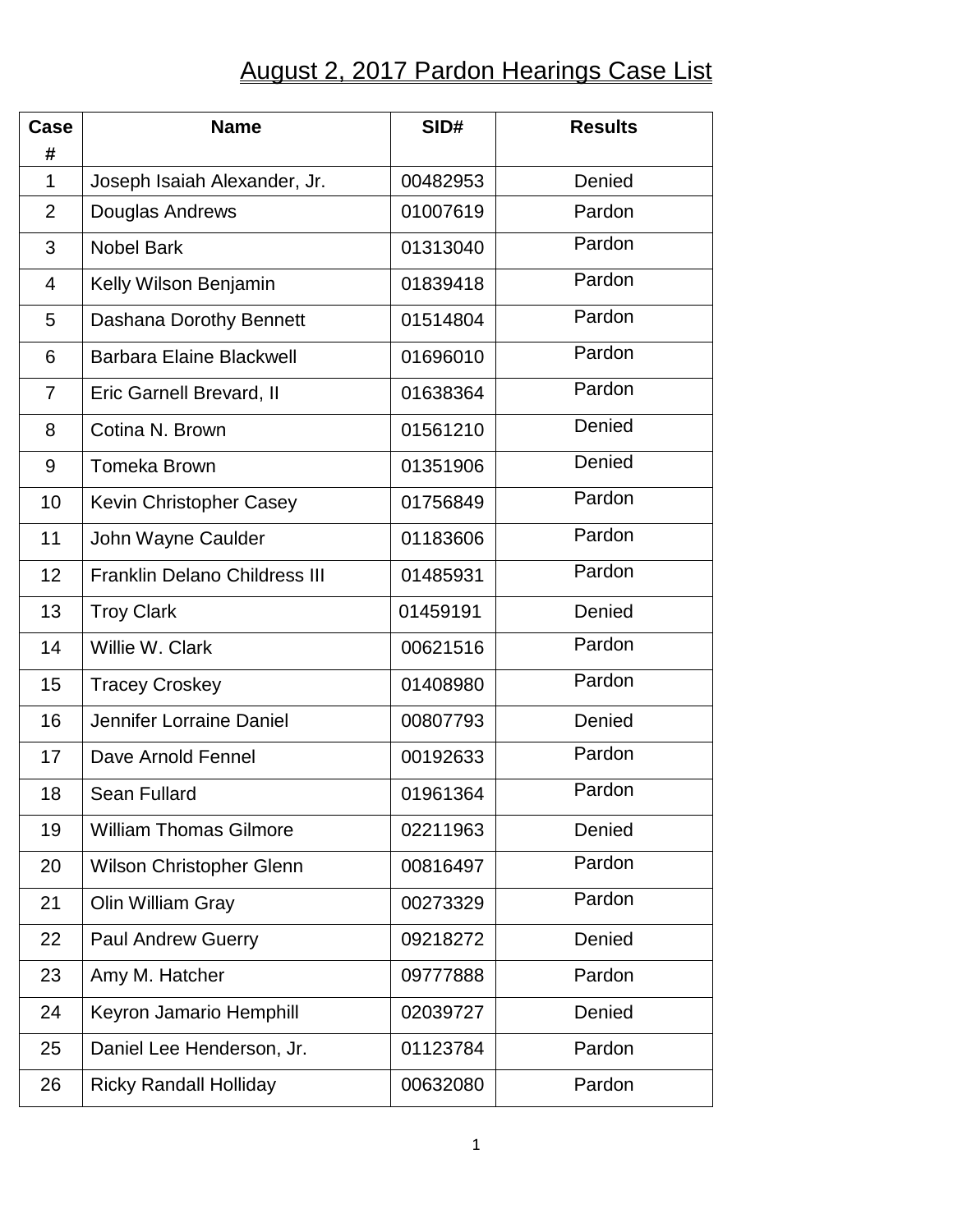## August 2, 2017 Pardon Hearings Case List

| Pardon<br>Denied<br>Pardon<br>Pardon<br>Denied<br>Denied<br>Pardon<br>Pardon<br>Pardon<br>Denied<br>Pardon |
|------------------------------------------------------------------------------------------------------------|
|                                                                                                            |
|                                                                                                            |
|                                                                                                            |
|                                                                                                            |
|                                                                                                            |
|                                                                                                            |
|                                                                                                            |
|                                                                                                            |
|                                                                                                            |
|                                                                                                            |
|                                                                                                            |
| Denied                                                                                                     |
| Hold                                                                                                       |
| Denied                                                                                                     |
| Pardon                                                                                                     |
| Pardon                                                                                                     |
| Pardon                                                                                                     |
| Pardon                                                                                                     |
| Pardon                                                                                                     |
| Pardon                                                                                                     |
| Denied                                                                                                     |
| Denied                                                                                                     |
| Pardon                                                                                                     |
| Denied                                                                                                     |
| Denied                                                                                                     |
| Pardon                                                                                                     |
| Denied                                                                                                     |
|                                                                                                            |